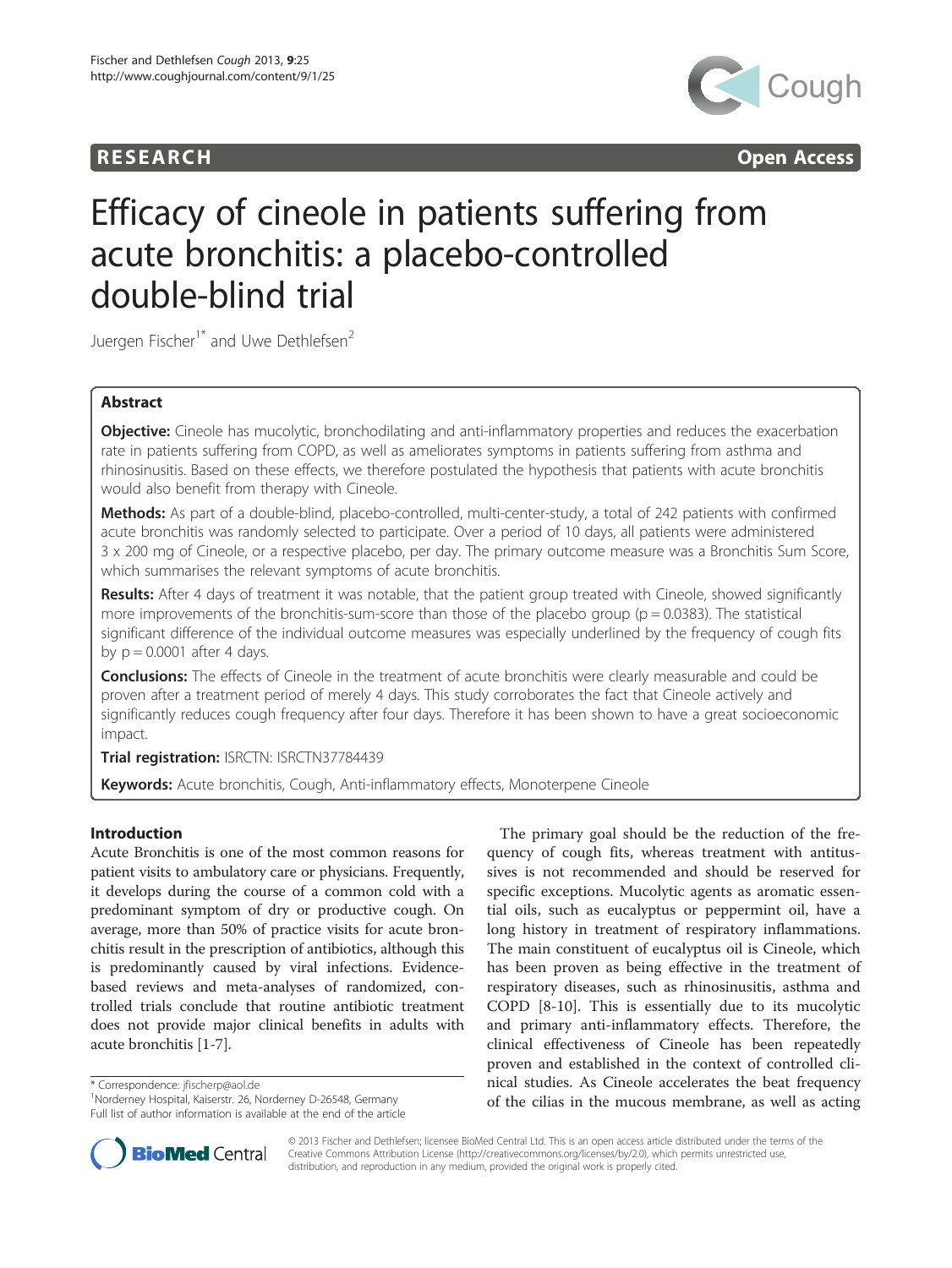both as a bronchodilating and an anti-inflammatory agent, it has to be postulated that it will be effective in treating symptoms of acute bronchitis. Therefore, in order to investigate the therapeutic effects of Cineole in the treatment of acute bronchitis, we conducted a randomized, placebo-controlled, multi-center study.

## Patients and methods

## Study design

This randomised, double-blind, placebo-controlled, parallel-group study was conducted in the practices of 3 general practitioners, 2 specialists in pneumology, 1 internal medicine and 1 ENT practice. In accordance with the Helsinki Declaration, the study was approved by the appropriate authorities and ethics committees, responsible for the 7 participating centers. Furthermore, all patients provided an explicit, written consent form, prior to their participation and the commencement of the study.

Patients were randomly assigned to one of the two treatment groups with stratification according to the clinical centers. Patients were then given the necessary dose of capsules, each containing either 200 mg Cineole, or no active ingredient. The dosage for each group amounted to 1 capsule, taken 3 times daily, resulting in a total dose of 600 mg of Cineole per day. The placebo control group received an equal dose of placebo capsules. In order to avoid patients from recognising the smell of Cineole, all patients were instructed to take the capsules with mineral water, half an hour before meals. All capsules, containing either the active substance, or the placebo, were organoleptically identical and sealed in blister stripes. All patients visited the practices at the beginning of the study, as well as in the subsequent 4 and 10 days.

## Enrolment of participants

The diagnosis of acute bronchitis was confirmed according to the criteria of Wenzel [\[7\]](#page-4-0). The study was limited to adult patients, aged  $18 - 70$  years, with a diagnosis of acute bronchitis not longer than 7 days. All eligible participants had a Bronchitis-Sum-Score of 7 or higher. Patients were excluded if they had severe medical conditions with relevant influence on the acute bronchitis.

## Outcome measures

As primary endpoint a Bronchitis-Sum-Score summarising relevant symptoms of acute bronchitis was defined as multiple criteria composed of the parameters dyspnea, sputum, frequency of cough, thoracic pain, auscultation and lung function – all equally weighted. These were specified for the intensity of dyspnea in scores as  $0 = no$ difficulties in breathing,  $1 =$  minor difficulties in breathing,  $2 =$  moderate difficulties in breathing,  $3 =$  severe difficulties in breathing and 4 = unbearable difficulties in

breathing. Quantity of secretion was assessed by scores  $(0 = no \text{ secretion}, 1 = 2 \text{ ml}$  (i.e. very modest),  $2 = 5 \text{ ml}$ (i.e. modest),  $3 = < 10$  ml (i.e. moderate),  $4 = > 10$  ml (i.e. very distinctive). Frequency of coughing fits was documented according to patients diary with the scores  $0 = no$ coughing fits per day,  $1 =$  one coughing fit per day,  $2 = 2 -$ 3 coughing fits per day (i.e. occasionally),  $3 = 4-5$  coughing fits per day,  $4 = 4-9$  coughing fits per day (i.e. frequent),  $5 \approx 15$  coughing fits per day (unbearable often). Thoracic pain during coughing was measured by the scores  $0 = no$ ,  $1 = modest$ ,  $2 = moderate$ ,  $3 = severe$ pain, 4 = unbearable pain. Findings of auscultation were measured by the scores  $0 = no$ ,  $1 = modest$ ,  $2 = moderate$ ,  $3$  = relatively distinctive,  $4$  = distinctive rales. Impairment of lung function was differentiated by the scores  $0 = no$ ,  $1 =$  slight (90 – 99% of predicted value),  $2 =$  moderate  $(80 - 90\% \text{ of predicted value})$ ,  $3 =$ strong  $(70 - 79\% \text{ of pre-}$ dicted value) and  $4 = \text{very strong impairment}$  (less than 70% of predicted value).

Additionally, symptom-scores were determined for dyspnea frequency and intensity during rest, as well as after exercise (scores:  $0 =$  caused no problems,  $1 =$  occasional problems,  $2 =$  caused a lot of problems,  $3 =$  the most important problem the patient had). The frequency of dyspnea during the course of a week was also gauged and converted into qualitative scores (scores:  $0 = no \, day$  was good,  $1 = 1-2$  days were good,  $2 = 3-4$  days were good,  $3$  = nearly every day was good,  $4$  = every day was good). Additionally, coughing and the propensity to cough were determined, and given by scores  $(0 = no \text{ cough}, 1 = in \text{ the})$ morning without complaints,  $2 = in$  the morning with complaints,  $3 =$  in the morning and over the day (moderate),  $3 = \text{in}$  the morning and over the day (severe),  $5 =$ continuously during whole day (moderate complaints) and 6 = continuously during whole day (relevant complaints).

## Visits and randomisation

Randomisation was sequentially assigned in balanced blocks of 4 from a computer-generated list (random, idv Data-Analysis& Study Planning, Krailling, Germany). After the randomisation, the following patient details were recorded: height; weight; age; time from the first diagnosis of asthma symptoms; documentation of allergies; concomitant disease; prescribed medication; assessment of the current maintenance therapy. Control visits were carried out after 4 and 10 days, when adverse events were recorded and compliance with the treatment plan, as well as potential changes to therapy were addressed.

## Statistical analysis

The proposed sample size for this study was a total of 240 patients for both treatment groups (nnpar (nonparametric), idv, Data-Analysis & Study Planning, Krailling, Germany). An analysis of efficacy was performed with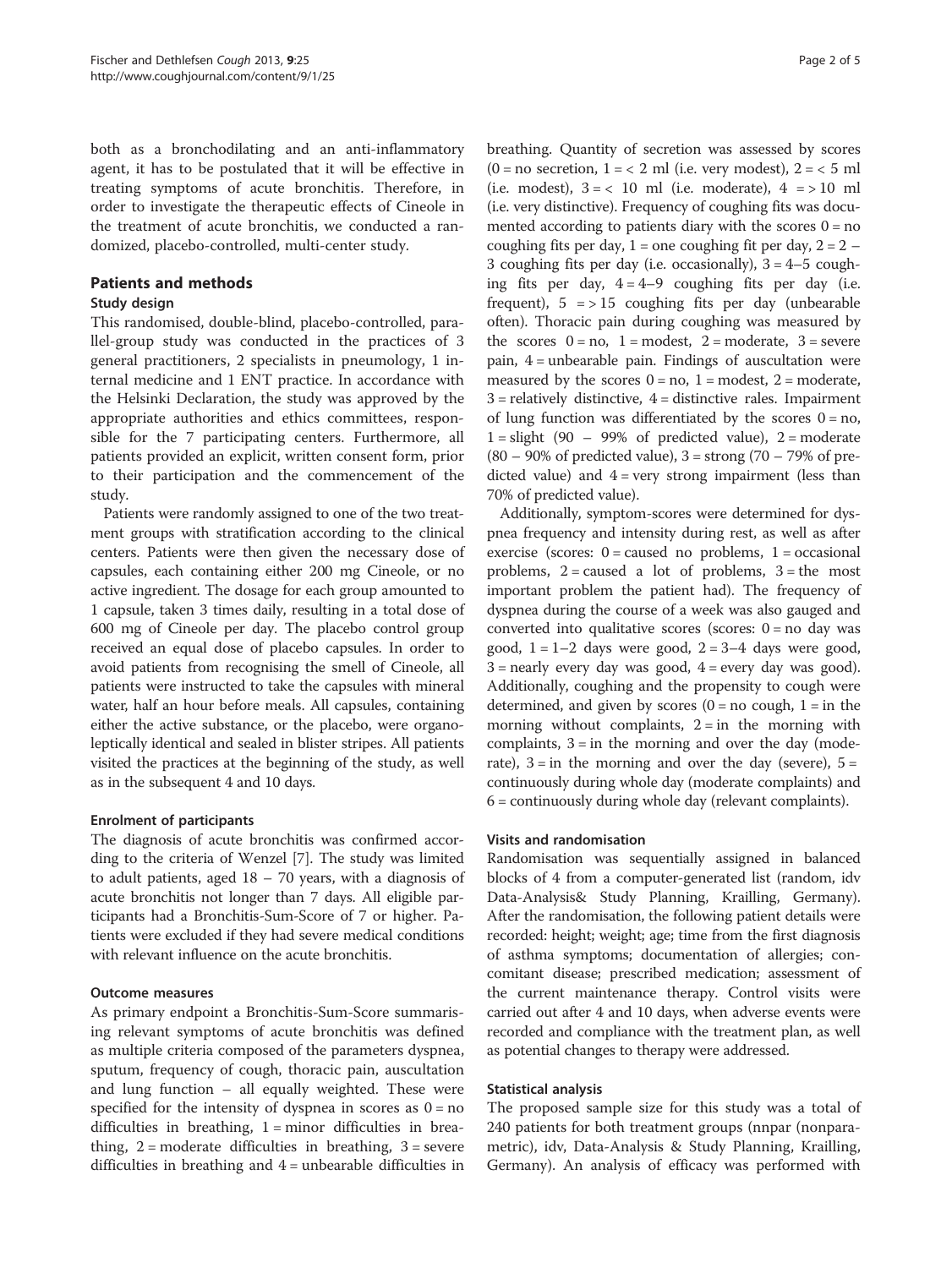the intention-to-treat-population including all eligible patients, who received at least one dose of medication and had at least one follow-up visit. The primary outcome measure was composed by a Bronchitis-Sum-Score. The statistical analysis of the data was analysed using the Wilcoxon-Mann–Whitney-U Test, idv, Data-Analysis & Study Planning, Krailing, Germany). All secondary outcome measures were analysed using the Wilcoxon-Mann–Whitney-U Test as well. All data are expressed as mean values (with SD) and all tests were two-tailed. P-values of 0.05 or less were considered to indicate statistical significance.

#### Results

A total of 242 patients – representing a real-life population - were randomised between February 2010 and January 2011 and received at least one dose of the study medication. Both treatment groups were well matched with respect to the baseline characteristics (Table 1). The mean age of the participants at entry was 41.0 and 43.9 years in the respective groups. The mean duration of the patients' acute bronchitis was 3.9 and 4.0 days, respectively. The medication generally was not changed during the 10 days treatment period. The baseline parameters in both treatment groups were comparable. Treatment compliance was determined by counting the study medication at each visit and was found to be high and comparable across the treatment groups.

#### Primary outcome measures

Primary outcome measure was the Bronchitis-Sum-Score, composed of intensity of dyspnea; quantity of secretion, frequency of coughing fits; thoracic pain during coughing; rales according to auscultation; and impairment of lung function. After 4 days of treatment the

| Characteristic                           | Placebo     | Cineole     |
|------------------------------------------|-------------|-------------|
|                                          | $(N = 121)$ | $(N = 121)$ |
| Age – yr                                 |             |             |
| Mean (SD)                                | 43.9 (16.5) | 41.0 (15.8) |
| $Sex - M/F$                              | 54/67       | 50/71       |
| Weight – kg                              |             |             |
| Mean (SD)                                | 76.3 (16.5) | 77.8 (18.8) |
| Height $-$ cm                            |             |             |
| Mean (SD)                                | 172.4(9.1)  | 171.7 (9.0) |
| Days since detection of acute bronchitis |             |             |
| Mean (SD)                                | 4.0(1.7)    | 3.9(1.8)    |
| Bronchitis-Sum-Score                     |             |             |
| Mean (SD)                                | 9.7(2.5)    | 10.0(2.0)   |
| Smokers/exsmoker                         | 35          | 32          |

mean decrease was 3.55 score-points in the Cineole group, and 2.91 score-points in the placebo-group (Table 2). The difference between both treatment groups was statistically significant after 4 days ( $p = 0.0383$ ). Due to the amelioration of symptoms after seven to ten days without any medication, the difference between both treatment groups was found to be distinctive, yet not statistically significant at the 3rd control-visit after 10 days. At this point, the difference was calculated as 6.82 or 6.52. Comparisons of other single parameters of the Bronchitis-Sum-Score generally failed to show a statistically significant difference between both treatment groups, with the exception of the frequency of coughing fits.

## Secondary outcome measures

The statistical significance of the individual parameters could also be proven, when the influence of treatment was compared on the basis of the frequency of coughing fits after 4 days ( $p = 0.0001$ ). When measuring the cough documentation against a score generally used in other fields of research, the predominant parameter "cough" did not show a characteristic difference between both treatments (Table [3](#page-3-0)). Therefore, comparing coughing, or rather the cough frequency requires the correct definition, in order to show the different progress of symptoms.

#### Side effects

A safety examination was carried out on all patients, who were administered the study medication. Within the placebo group, it was assumed that two of the recognised and recorded adverse events (e.g. gastrointestinal infection) were not related to the study medication, whereas a further AE was interpreted as being related to an intolerance of the study medication (i.e. heartburn and burning mouth). During treatment with Cineole 3

Table 2 Change of primary outcome measures

|                                  | Placebo      | Cineole      |          |
|----------------------------------|--------------|--------------|----------|
| Mean of improvement <sup>a</sup> | mean         | mean         | P-value* |
| Of intensity of dyspnea          | 0.42(0.75)   | 0.44(0.70)   | 0.8352   |
| Of secretion quantity            | 0.42(0.69)   | 0.44(0.75)   | 0.8352   |
| Of cough frequency               | 0.64(0.87)   | 1.18(1.12)   | 0.0001   |
| Of thorax pain at coughing       | 0.58(0.98)   | 0.60(0.98)   | 0.5896   |
| Of findings at auscultation      | 0.31(1.17)   | 0.35(1.15)   | 0.7198   |
| Of lung function                 | 0.42(0.73)   | 0.34(0.70)   | 0.3249   |
| Of Sum Score                     | 2.91 (2.803) | 3.55 (3.022) | 0.0383   |

Composed by the sum of symptoms after 4 days of treatment with cineole or placebo.

\*P-values demonstrate the difference between the two treatment groups. <sup>a</sup>Definition of the scores is defined in the paragraph with the outcome measures.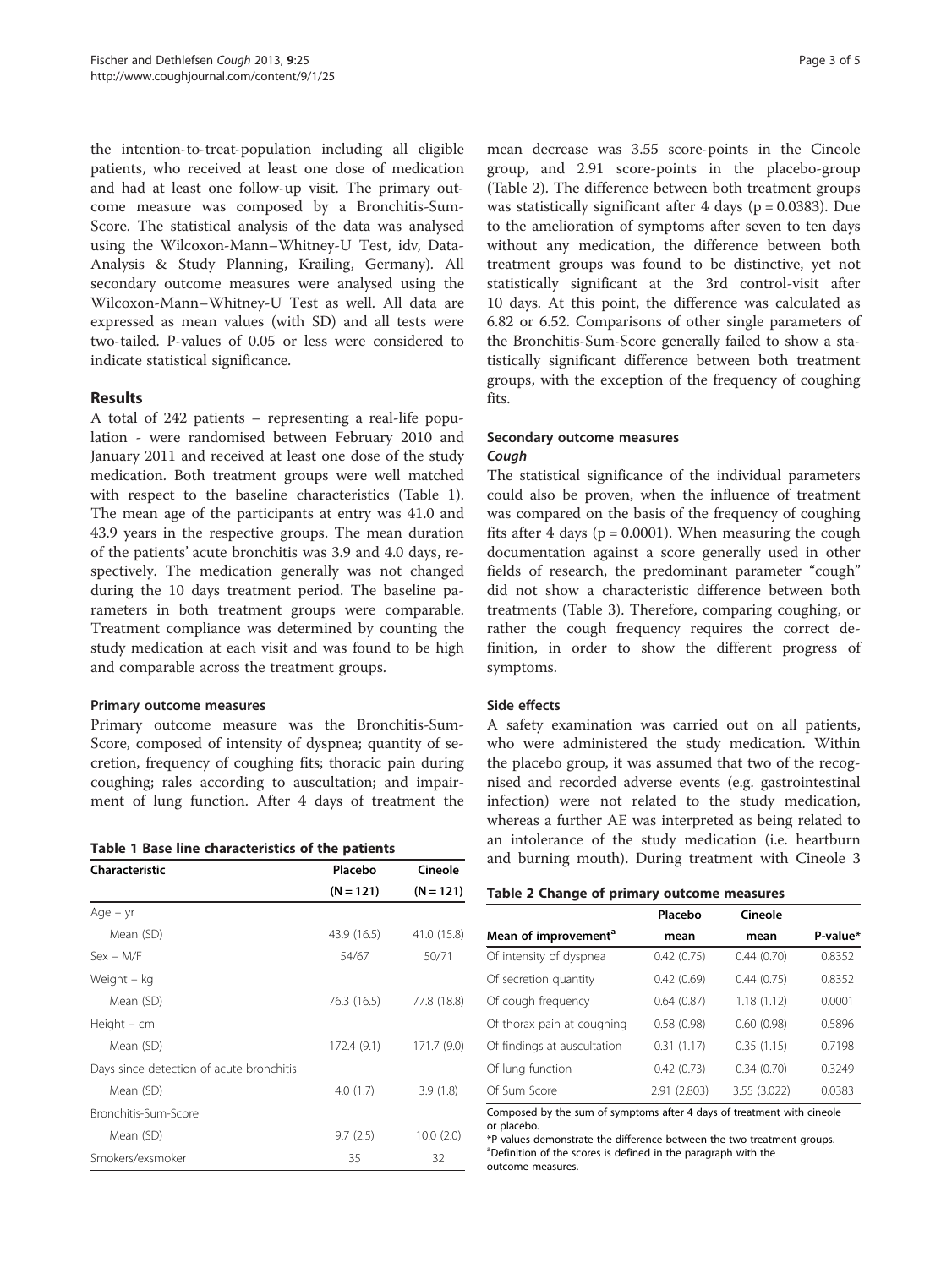<span id="page-3-0"></span>Table 3 Comparison of amelioration of cough

|                                         | Placebo    | Cineole    |                       |  |
|-----------------------------------------|------------|------------|-----------------------|--|
|                                         | Mean       | Mean       | P- value <sup>*</sup> |  |
| Frequency of coughing fits <sup>a</sup> | 0.64(0.87) | 1.18(1.12) | 0.0001                |  |
| Cough documentation <sup>b</sup>        | 1.00(1.39) | 1.30(1.31) | 0.0896                |  |

Depending on definition of cough frequency and cough documentation. Change from baseline until 4 days of treatment with Cineole and placebo. \*P-values demonstrate the difference between the two treatment groups. <sup>a</sup>Definition of the scores is specified for frequency of coughing fits: 0 = no coughing fits per day,  $1 =$  one coughing fit per day,  $2 = 2 - 3$  coughing fits per day (i.e. occasionally),  $3 = 4-5$  coughing fits per day,  $4 = 4-9$  coughing fits per day i.e. frequent) ,  $5 = 515$  coughing fits per day (unbearable often). <sup>b</sup>Definition of cough documentation is specified by scores: 0 = no cough,  $1 =$  in the morning without complaints,  $2 =$  in the morning with complaints,  $3 =$  in the morning and over the day (moderate),  $3 =$  in the morning and over the day (severe),  $5 =$  continuously during whole day (moderate complaints) and  $6$  = continuously during whole day (relevant complaints) in the paragraph with the outcome measures.

adverse events were reported as not being related to the study medication (otitis and sinusitis, eye burning, headache). In one case, a patient complained of stomachaches, which was interpreted as being related to the study medication. It has to be noted, that the difference between the two treatment groups was neither clinically relevant, nor statistically significant. Safety examinations of the study and all participating patients highlighted no notable difference between the two treatment groups.

#### **Discussion**

A number of controlled clinical trials on acute bronchitis have been carried out with view to the investigation of antibiotics. The results have shown, that antibiotics should be prescribed with care when other medications fail. Mucolytic remedies are traditionally used in Europe. A controlled clinical trial, based on Cineole as the main constituent of eucalyptus oil, had not yet been carried out on patients with acute bronchitis. In this trial, for the clinically relevant parameter of the reduction of cough frequency a statistically significant effect in favour of Cineole could be proven, due to the proven anti-inflammatory and mucolytic effects of this active ingredient.

Acute bronchitis is characterized by coughing that persists more than 5 days, while about 50% of patients produce purulent sputum that represents sloughed tracheobronchial epithelium and inflammatory cells. A rapid diagnostic test identifying a specific pathogen is normally not recommended. Most cases of acute bronchitis are caused by viral infections, where the major pathogens are influenza A and B viruses, parainfluenza virus, respiratory syncytial virus, corona virus, adenovirus, and rhinovirus. Knowing the pathophysiology it seems to be evident that antibiotics should not be the first choice of treatment. Therefore, treatment should focus on treatment options, which are known to have

both favourable influence on the pathophysiology, and that are able to reduce the symptoms of acute bronchitis, without being limited by a relatively high incidence of side effects.

Mucociliary dysfunction has direct clinical implications on the pathophysiological mechanisms of acute bronchitis [[11](#page-4-0)]. Based on the known anti-inflammatory and bronchodilating effects of the natural substance Cineole, it was assumed that this active ingredient is therapeutically beneficial for patients with acute bronchitis, thus, representing the necessary parameters of a useful and effective therapy.

An important point is the establishment of the correct points in time, at which, the parameters of progress of the symptoms are measured. This has to be viewed in the context of the duration of the existing diagnosis of acute bronchitis. This is a major concern in practise, because only a minority of patients will visit their physician immediately, following the recognition the first symptoms of an acute bronchitis. Therefore, we recruited the patients on the basis that their symptoms did not last longer than 7 days. The mean duration since occurrence of acute bronchitis symptoms was about four days. Thus, it is not surprising that the difference between the two groups, following 10 days of treatment with the study medication, no longer showed to be statistically significant. During the treatment period of 4 days the efficacy of Cineole compared with a placebo could be proven. The difference between both groups, based upon the symptom-sum-score and the frequency of coughing fits, decreased after 10 days, due to the normal course of symptoms without treatment of the disease. Considering the mean duration before beginning the treatment of the symptoms of acute bronchitis will also subside without treatment with an effective medication. Therefore, showing a statistically significant difference after 4 days of treatment has to be seen as a further contribution to the rapid onset of the efficacy of Cineole in treating acute bronchitis.

The interpretation of the results of this study corroborates the importance of selecting an effective Sum-Score. In our study, as in other investigations, we could clearly show that the number of coughing fits is the most relevant parameter to be chosen as demonstrating the progress of disease. The other parameters, in the acute bronchitis Sum-Score, were based on relevant symptoms of acute bronchitis, without showing equivalent improvement in comparison to the frequency of the coughing fits. The explanation for these finding, is that the baseline for these parameters requires a clear definition of the in- and exclusion criteria, when planning a study demonstrating the efficacy by these parameters. But as coughing is the main and predominant criterion for the definition of acute bronchitis, other parameters have only minor influence on the results.